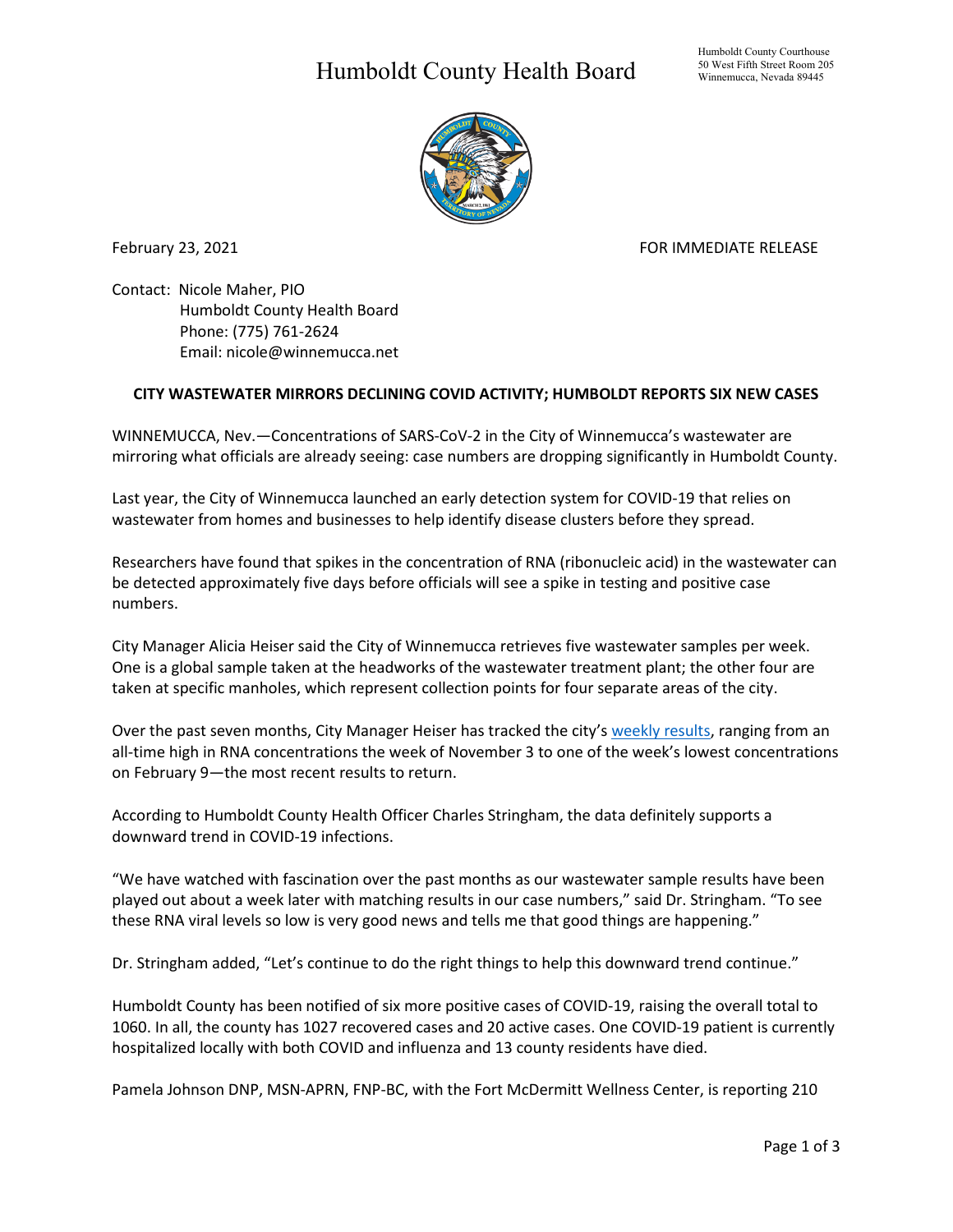total cases, 207 recovered cases, three active cases and one death. The center has completed 3,118 tests. Fort McDermitt has chosen to report separately from Humboldt County.

Based on available information, close contacts of the newest Humboldt County cases are being notified and are following self-isolation procedures to prevent community spread of the virus.

| Case $#$ | <b>Gender</b> | <b>Age Range</b> | <b>Contact</b>            | <b>Status</b>  |
|----------|---------------|------------------|---------------------------|----------------|
| 1060     | Woman         | 20s              | Investigation in progress | Self-isolating |
| 1059     | Man           | 40s              | Investigation in progress | Self-isolating |
| 1058     | Female        | Child            | Investigation in progress | Self-isolating |
| 1057     | Man           | 60s              | Investigation in progress | Self-isolating |
| 1056     | Woman         | 30s              | Investigation in progress | Self-isolating |
| 1055     | Male          | Teen             | Investigation in progress | Self-isolating |

Brief summary information of Humboldt County's latest cases follows:

To prevent the spread of COVID-19 in Humboldt County:

- Wear a mask around anyone not of the same household.
- Maintain 6 feet of distance from non-household members at all times.
- Wash hands often with soap and water for at least 20 seconds. If soap and water are not available, use an alcohol-based hand sanitizer.
- Self-isolate following a known exposure, or while waiting for COVID-19 results.
- Stay informed. The COVID-19 situation is changing frequently. Up-to-date information is available on the Centers for Disease Control and Prevention (CDC) [website.](http://www.cdc.gov/coronavirus/2019-ncov/index.html)

COVID-19 testing locations in Humboldt County include:

- **Humboldt General Hospital Screening Clinic** Offers drive-thru screening for asymptomatic persons from 8 a.m. to 5 p.m. Monday through Friday (closed from noon to 1 p.m. for lunch), and byappointment screening with a provider for symptomatic persons from 8 a.m. to 8 p.m. Monday through Wednesday (closed from noon to 1 p.m. for lunch; call 775-623-5222, ext. 1379 to schedule an appointment). Located at 51 E. Haskell Street, across from Humboldt General Hospital.
- **Golden Valley Medical Center** Private clinic serving Nevada Gold Mines offers screening for asymptomatic and symptomatic persons. Call (775) 625-4653 for an appointment.
- **Ridley's Pharmacy** Offers in-vehicle, self-administered asymptomatic and symptomatic testing. Go [here](https://www.doineedacovid19test.com/Winnemucca_NV_1098.html) and follow the prompts to schedule an appointment.
- **HGH Emergency Department**  Those who experience severe COVID-like symptoms should go directly to the HGH Emergency Department, which is open 24 hours a day, or call 9-1-1 for emergency assistance.

Local COVID-19 information is available in Spanish [@CovidEspanol.](https://www.facebook.com/CovidEspanol) Humboldt County COVID-19 updates and information are available in English at [@HumboldtCountyNV,](https://www.facebook.com/humboldtcountynv) at [www.hcnv.us](http://www.hcnv.us/) and at The Humboldt [County Report.](https://spark.adobe.com/page/llU1h2xbgNKeR/)

Humboldt County has established a COVID-19 vaccine recorded information line in both English and Spanish. Call (775) 375-3200 to hear the latest about vaccine allocations, local distribution opportunities